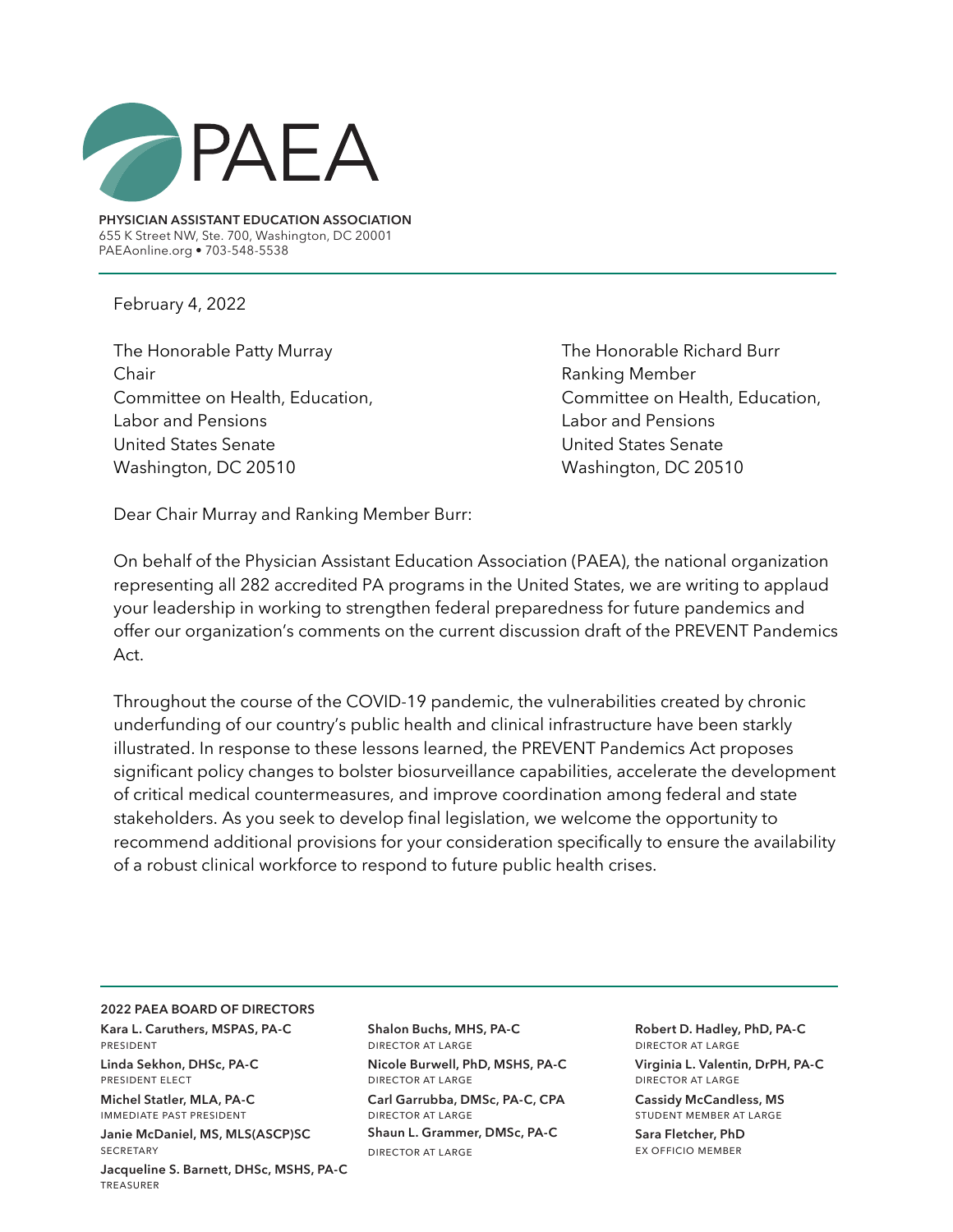

## **BIO Preparedness Workforce Act (S. 3244)**

Since the emergence of COVID-19, the pre-existing issue of clinical workforce shortages has considerably worsened. Shortages of frontline providers, particularly in rural and underserved communities, have contributed to clinician burnout, increased costs for health systems forced to rely on out-of-state travel providers, and delays in access to needed care for patients. While provider shortages have been observed across specialties, it is particularly critical to ensure an adequate supply of infectious disease clinicians to prepare for the threat posed by the likely future emergence of new pathogens.

**To address this challenge, PAEA urges you to include S. 3244 – the BIO Preparedness Workforce Act – as a component of the PREVENT Pandemics Act**. This bipartisan legislation led by Senators Baldwin and Collins builds upon existing federal loan repayment programs for clinicians by specifically targeting shortages of infectious disease clinicians in underserved communities. For each year of practice in an underserved community, PAs specializing in infectious disease care, as well as an array of other clinicians such as physicians and nurse practitioners, would receive up to \$50,000 in loan repayment aid. Based upon the success of comparable programs like the National Health Service Corps in recruiting and retaining clinicians to areas of highest need, this program would meaningfully strengthen the preparedness of health systems to respond to future public health threats, and PAEA strongly supports its inclusion in the PREVENT Pandemics Act.

## **Student Assisted Vaccination Effort Act (S. 2114)**

In addition to a sufficient supply of well-trained, practicing providers, a critical component of preparedness for future pandemics is fully leveraging the skills of all individuals capable of contributing to response efforts – including students. As mass vaccination efforts against COVID-19 began in early 2021, states and localities were challenged to mobilize an adequate supply of vaccinators to respond to initial demand. The Department of Health and Human Services responded to this challenge in March of 2021 by issuing an amendment to the Public Readiness and Emergency Preparedness (PREP) Act Declaration allowing trained, qualified, and supervised health professions students to participate in mass vaccination efforts with immunity from liability claims. While this action meaningfully accelerated early vaccination efforts, this authority will expire at the end of the current federal public health emergency without congressional action.

**To avoid unnecessary delays in the response to future public health crises, we urge you to permanently authorize supervised PA and other health professions students to contribute to efforts like mass vaccination campaigns with immunity from liability.**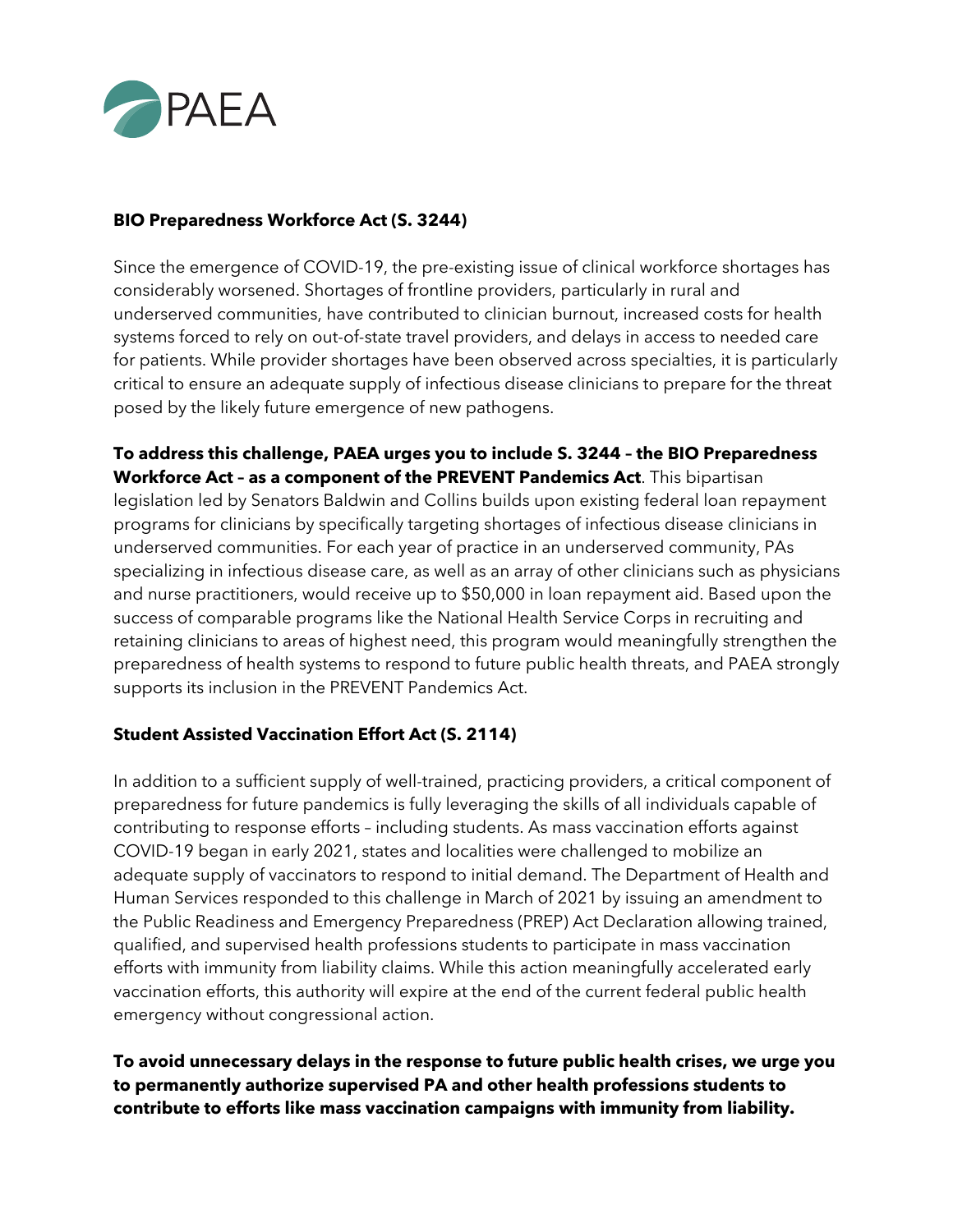

PAEA has endorsed S. 2114 – the Student Assisted Vaccination Effort Act - led by Senators Kelly and Collins, which would allow currently eligible students permanent authority to contribute to future response efforts without action by the Secretary of Health and Human Services as is now required. We encourage you to include this or similar legislative language in a final version of the PREVENT Pandemics Act to further bolster preparedness for future pandemics.

## **Physician Assistant Education Public Health Initiatives Act (H.R. 3890)**

A final component of optimal preparedness for emerging public health challenges is mitigating disruption to the preparation of the future clinical workforce. As health systems have mobilized to care for patients with COVID-19 throughout this pandemic, many providers have been forced to either limit the number of students that they train or stop serving as a clinical preceptor altogether. According to a recent survey of PA programs throughout the country, nearly 85% of respondents indicated that their existing clinical sites are taking fewer students than before the pandemic.<sup>1</sup> This significant reduction in clinical education capacity has exacerbated the pre-existing clinical site shortage, resulting in both delayed graduations and reduced class sizes for future cohorts of students. As illustrated throughout the pandemic, an insufficient supply of providers is among the most significant threats to the ability of health systems to effectively respond to public health crises, and clinical training site availability must be prioritized as a component of any comprehensive preparedness proposal.

To both expand clinical training capacity and provide a pathway for students to practice in underserved settings post-graduation, PAEA has endorsed the Physician Assistant Education Public Health Initiatives Act, which is currently introduced in the House of Representatives as H.R. 3890. This legislation would authorize a clinical training demonstration for PA students modeled after the successful Teaching Health Center Graduate Medical Education program for physicians. Specifically, the demonstration would provide funding to PA programs to facilitate clinical rotations in underserved practice settings such as federally qualified health centers, critical access hospitals, and rural health clinics. **By providing dedicated resources to support clinical rotations in traditionally underserved settings, future disruptions to clinical workforce development and public health preparedness efforts can be effectively mitigated, and we encourage you to integrate this bill into the final iteration of the PREVENT Pandemics Act.**

<sup>1</sup> Physician Assistant Education Association. (2021). *COVID-19 Rapid Response Report 3.* https://paea.edcast.com/insights/ECL-c621408d-c82a-43f5-a067-75a03494d8be.